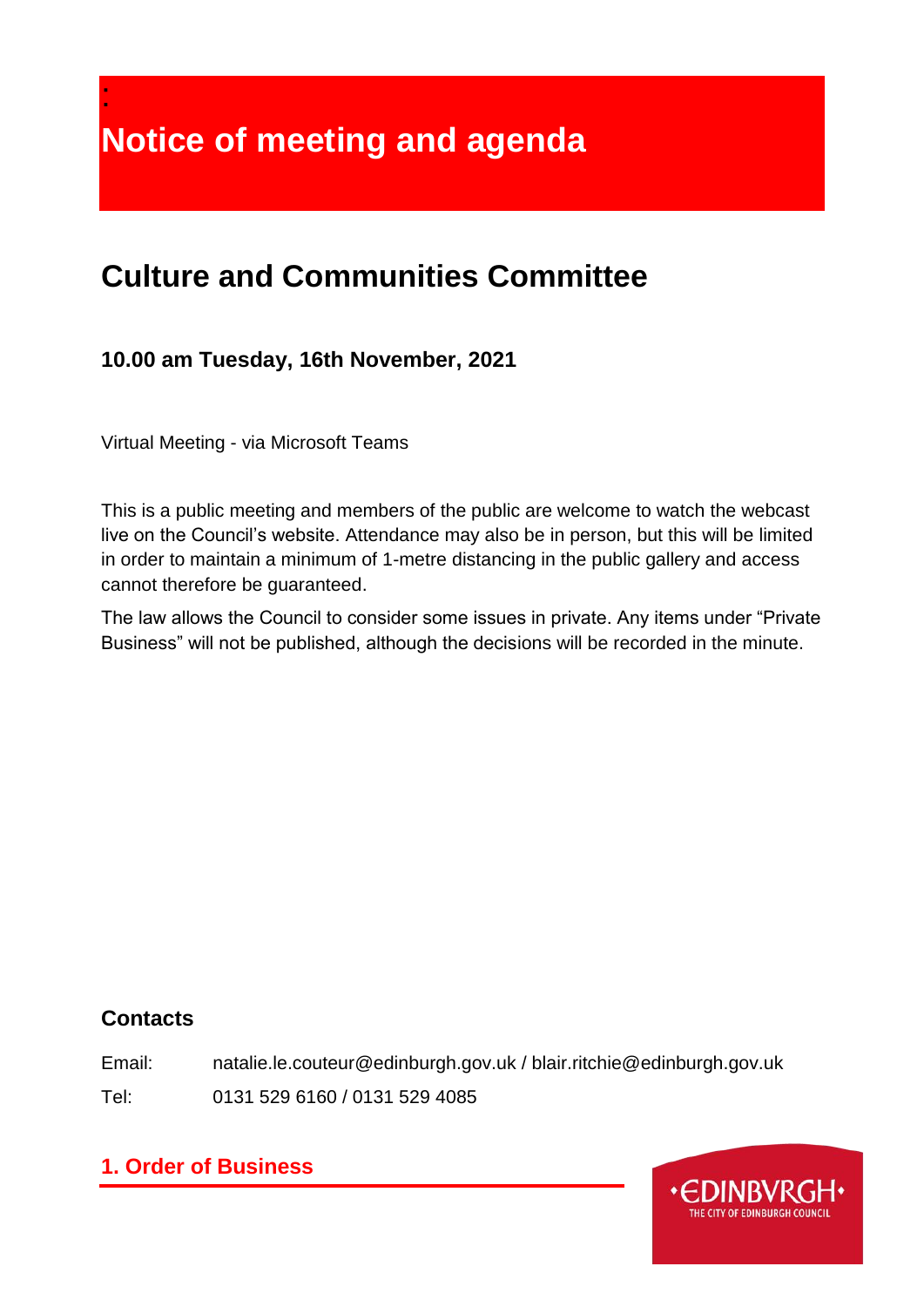**1.1** Including any notices of motion and any other items of business submitted as urgent for consideration at the meeting.

### **2. Declaration of Interests**

**2.1** Members should declare any financial and non-financial interests they have in the items of business for consideration, identifying the relevant agenda item and the nature of their interest.

### **3. Deputations**

**3.1** If any

### **4. Minutes**

| 4.1                           | Minute of Culture and Communities Committee of 14 September<br>2021 – submitted for approval as a correct record | $7 - 12$         |  |
|-------------------------------|------------------------------------------------------------------------------------------------------------------|------------------|--|
| <b>5. Forward Planning</b>    |                                                                                                                  |                  |  |
| 5.1                           | Work Programme                                                                                                   | $13 - 14$        |  |
| 5.2                           | <b>Rolling Actions Log</b>                                                                                       | $15 - 32$        |  |
| <b>6. Business Bulletin</b>   |                                                                                                                  |                  |  |
| 6.1                           | <b>Business Bulletin</b>                                                                                         | $33 - 60$        |  |
| <b>7. Presentations</b>       |                                                                                                                  |                  |  |
| 7.1                           | Underbelly                                                                                                       | Verbal<br>Report |  |
| <b>8. Executive Decisions</b> |                                                                                                                  |                  |  |
| 8.1                           | Fields in Trust Protected Public Parks and Green Spaces -<br>Report by the Executive Director of Place           | $61 - 66$        |  |
| 8.2                           | Capital Theatres Company Performance Report 2020/21 - Report<br>by the Executive Director of Place               | $67 - 72$        |  |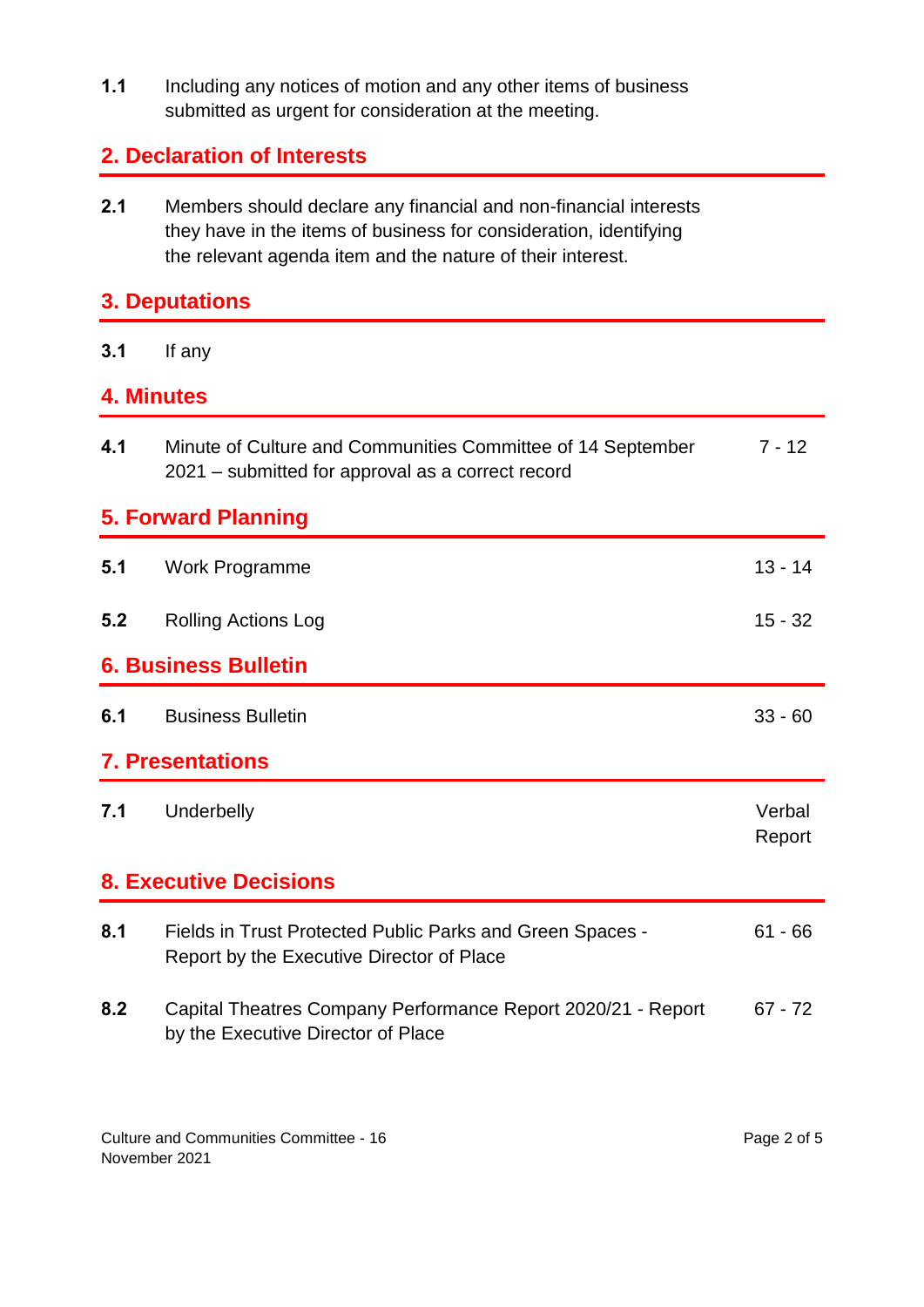| 8.3 | Physical Activity and Sport Strategy - Planning Ahead - Report<br>by the Interim Director of Education and Children's Services                                                                                              | $73 - 76$   |
|-----|-----------------------------------------------------------------------------------------------------------------------------------------------------------------------------------------------------------------------------|-------------|
| 8.4 | Public Realm CCTV Update - Report by the Interim Director of<br><b>Education and Children's Services</b>                                                                                                                    | $77 - 86$   |
| 8.5 | Community Centres (update) - report by the Interim Executive<br>Director of Education and Children's Services                                                                                                               | $87 - 92$   |
| 8.6 | Cemetery Strategy - Report by the Executive Director of Place                                                                                                                                                               | $93 - 110$  |
|     | <b>9. Routine Decisions</b>                                                                                                                                                                                                 |             |
| 9.1 | Update on the Cultural Strategy Diversity Programme - Report by<br>the Executive Director of Place                                                                                                                          | $111 - 122$ |
| 9.2 | Participatory Budgeting: Progress Update – referral from the<br>Finance and Resources Committee - Report by the Executive<br><b>Director of Corporate Services</b>                                                          | $123 - 134$ |
| 9.3 | Internal Audit: Overdue Findings and Key Performance Indicators<br>as at 11 August 2021 – referral from the Governance, Risk and<br>Best Value Committee - Report by the Executive Director of<br><b>Corporate Services</b> | $135 - 212$ |

# **10. Motions**

None.

# **Nick Smith**

Service Director, Legal and Assurance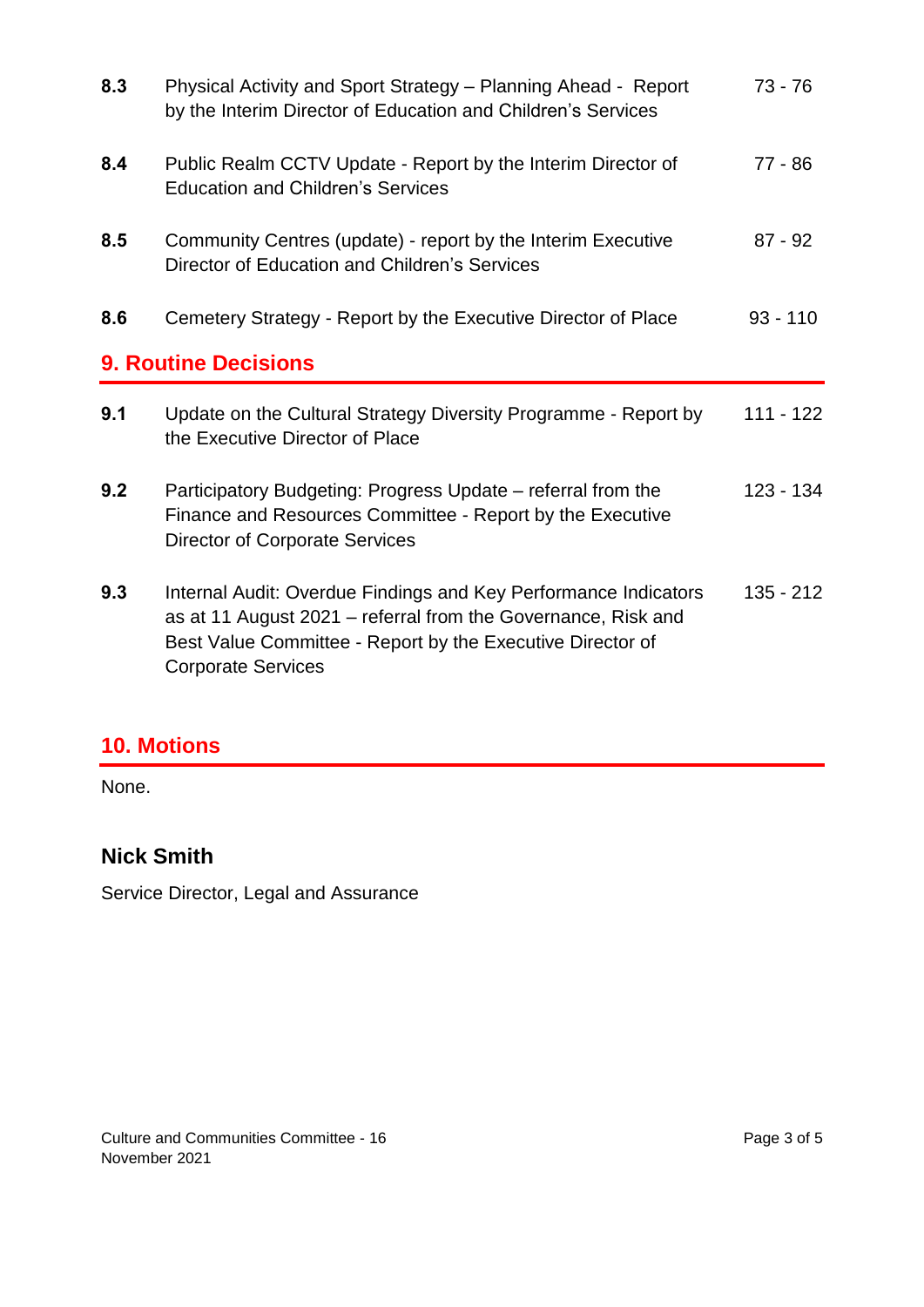### **Committee Members**

Councillor Donald Wilson (Convener), Councillor Amy McNeese-Mechan (Vice-Convener), Councillor Mark Brown, Councillor Phil Doggart, Councillor Karen Doran, Councillor Max Mitchell, Councillor Hal Osler, Councillor Alex Staniforth, Councillor Ethan Young, Councillor Chas Booth and Councillor Catherine Fullerton.

### **Information about the Culture and Communities Committee**

The Culture and Communities Committee consists of 11 Councillors and is appointed by the City of Edinburgh Council. This meeting of the Culture and Communities Committee is being held in the Dean of Guild Court Room in the City Chambers on the High Street in Edinburgh and remotely by Microsoft Teams.

### **Further information**

If you have any questions about the agenda or meeting arrangements, please contact Natalie Le Couteur, Committee Services, City of Edinburgh Council, Business Centre 2.1, Waverley Court, 4 East Market Street, Edinburgh EH8 8BG, Tel 0131 529 6160 / 0131 529 4085, email natalie.le.couteur@edinburgh.gov.uk / blair.ritchie@edinburgh.gov.uk.

The agenda, minutes and public reports for this meeting and all the main Council committees can be viewed online by going to [https://democracy.edinburgh.gov.uk/.](https://democracy.edinburgh.gov.uk/)

### **Webcasting of Council meetings**

Please note this meeting may be filmed for live and subsequent broadcast via the Council's internet site – at the start of the meeting the Convener will confirm if all or part of the meeting is being filmed.

The Council is a Data Controller under the General Data Protection Regulation and Data Protection Act 2018. We broadcast Council meetings to fulfil our public task obligation to enable members of the public to observe the democratic process. Data collected during this webcast will be retained in accordance with the Council's published policy including, but not limited to, for the purpose of keeping historical records and making those records available via the Council's internet site.

Any information presented by individuals to the Council at a meeting, in a deputation or otherwise, in addition to forming part of a webcast that will be held as a historical record, will also be held and used by the Council in connection with the relevant matter until that matter is decided or otherwise resolved (including any potential appeals and other connected processes). Thereafter, that information will continue to be held as part of the historical record in accordance with the paragraphs above.